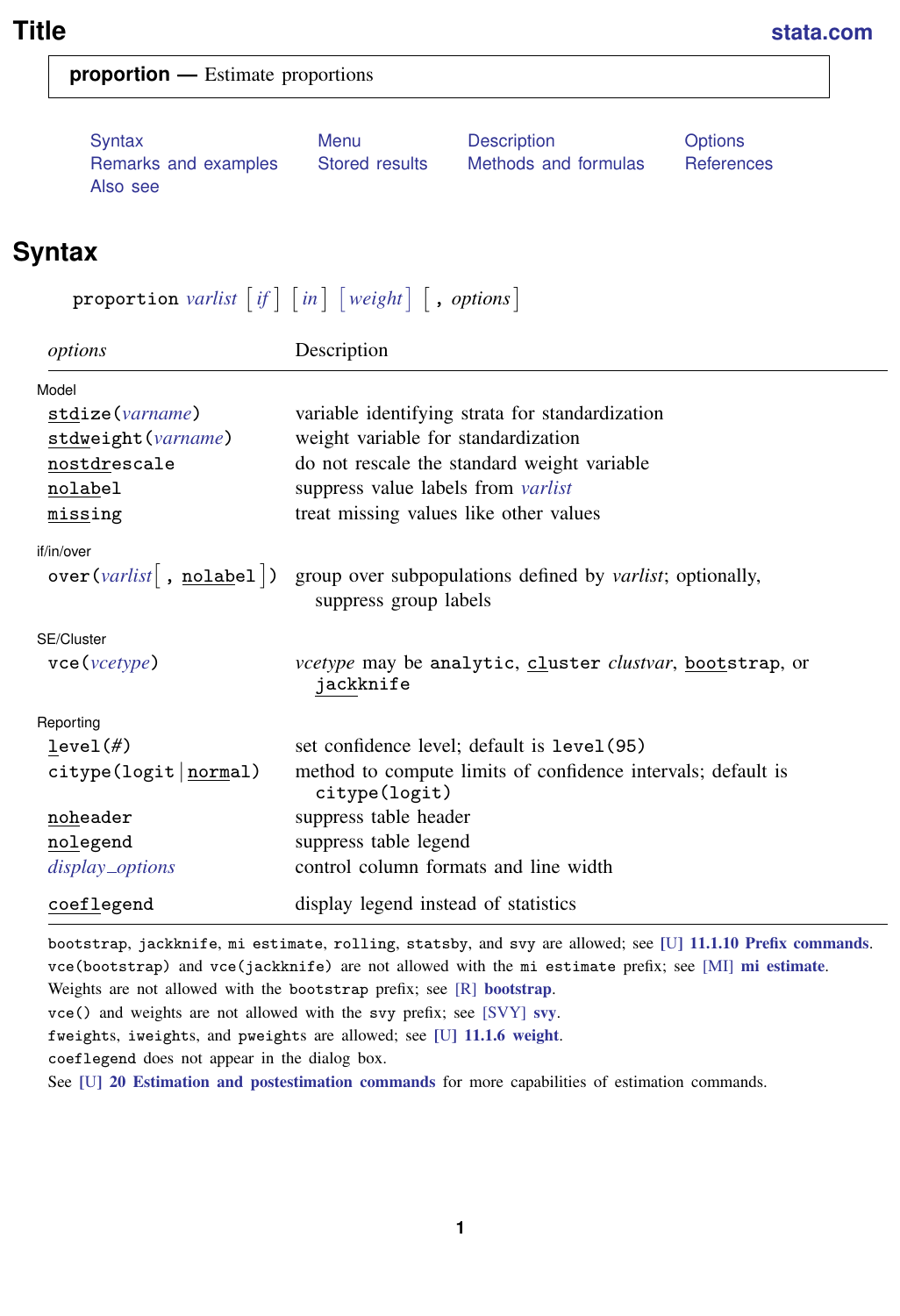#### <span id="page-1-0"></span>**Menu**

<span id="page-1-1"></span>Statistics > Summaries, tables, and tests > Summary and descriptive statistics > Proportions

### **Description**

<span id="page-1-2"></span>proportion produces estimates of proportions, along with standard errors, for the categories identified by the values in each variable of *[varlist](http://www.stata.com/manuals13/u11.pdf#u11.4varlists)*.

## **Options**

 $\overline{a}$ 

 $\overline{a}$ 

 $\overline{a}$ 

 $\overline{a}$ 

∫ Model <u>Ì</u> Model <u>such a community of the set of the set of the set of the set of the set of the set of the set of the set of the set of the set of the set of the set of the set of the set of the set of the set of the set of the set </u>

- stdize(*[varname](http://www.stata.com/manuals13/u11.pdf#u11.3Namingconventions)*) specifies that the point estimates be adjusted by direct standardization across the strata identified by *varname*. This option requires the stdweight() option.
- stdweight(*[varname](http://www.stata.com/manuals13/u11.pdf#u11.3Namingconventions)*) specifies the weight variable associated with the standard strata identified in the stdize() option. The standardization weights must be constant within the standard strata.
- nostdrescale prevents the standardization weights from being rescaled within the over() groups. This option requires stdize() but is ignored if the over() option is not specified.
- nolabel specifies that value labels attached to the variables in *[varlist](http://www.stata.com/manuals13/u11.pdf#u11.4varlists)* be ignored.
- missing specifies that missing values in *[varlist](http://www.stata.com/manuals13/u11.pdf#u11.4varlists)* be treated as valid categories, rather than omitted from the analysis (the default).

#### if/in/over if/in/over

over (*[varlist](http://www.stata.com/manuals13/u11.pdf#u11.4varlists)*  $\lceil$ , nolabel  $\rceil$ ) specifies that estimates be computed for multiple subpopulations, which are identified by the different values of the variables in *varlist*.

When this option is supplied with one variable name, such as over (*[varname](http://www.stata.com/manuals13/u11.pdf#u11.3Namingconventions)*), the value labels of *varname* are used to identify the subpopulations. If *varname* does not have labeled values (or there are unlabeled values), the values themselves are used, provided that they are nonnegative integers. Noninteger values, negative values, and labels that are not valid Stata names are substituted with a default identifier.

When over () is supplied with multiple variable names, each subpopulation is assigned a unique default identifier.

nolabel requests that value labels attached to the variables identifying the subpopulations be ignored.

SE/Cluster SE/Cluster

vce(*vcetype*) specifies the type of standard error reported, which includes types that are derived from asymptotic theory (analytic), that allow for intragroup correlation (cluster *clustvar*), and that use bootstrap or jackknife methods (bootstrap, jackknife); see [R] *vce [option](http://www.stata.com/manuals13/rvce_option.pdf#rvce_option)*.

vce(analytic), the default, uses the analytically derived variance estimator associated with the sample proportion.

Reporting Reporting Later and the contract of the contract of the contract of the contract of the contract of the contract of the contract of the contract of the contract of the contract of the contract of the contract of the contra

level(*#*); see [R] [estimation options](http://www.stata.com/manuals13/restimationoptions.pdf#restimationoptions).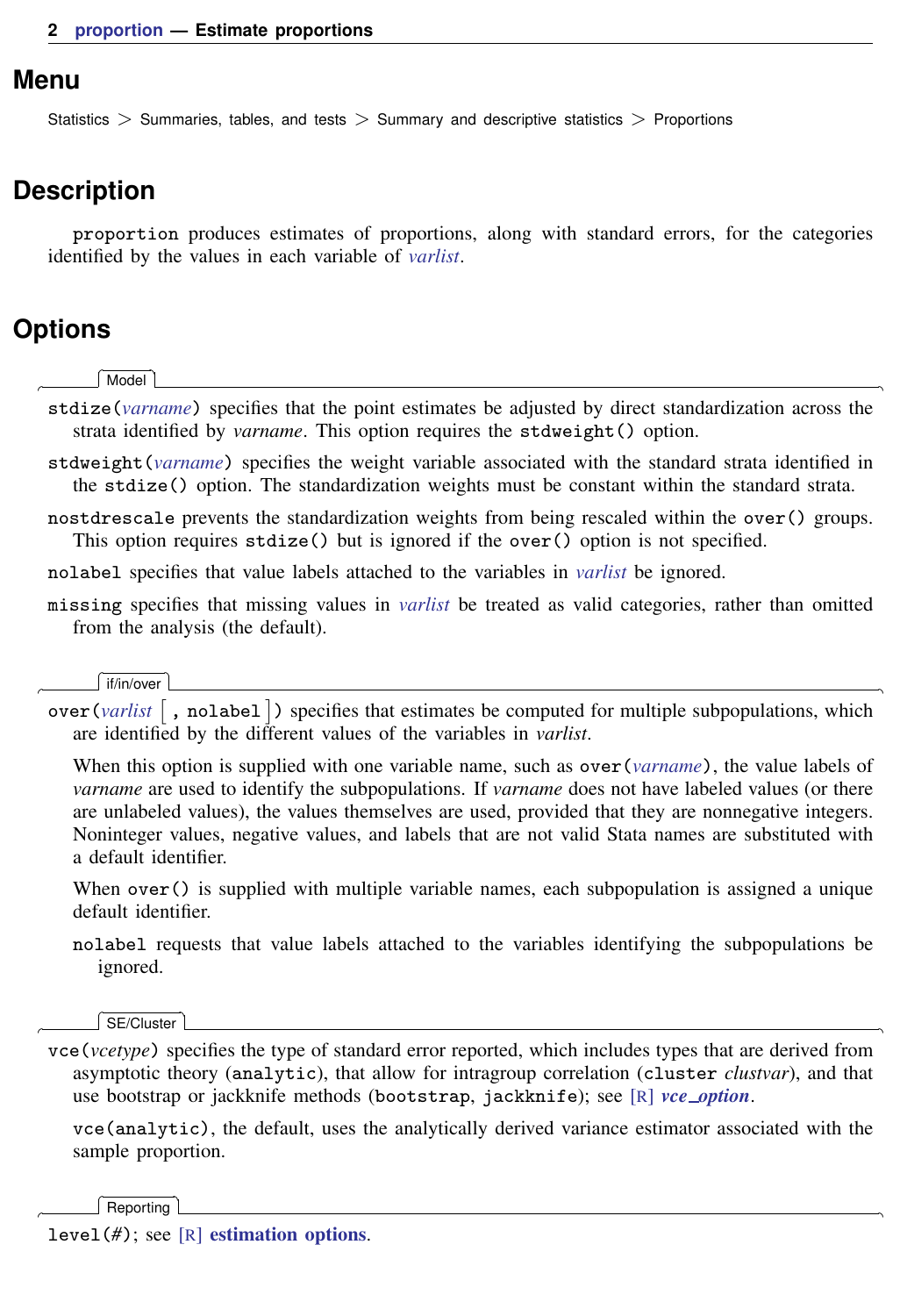$citype(logit | normal)$  specifies how to compute the limits of confidence intervals.

citype(logit), the default, uses the logit transformation to compute the limits of confidence intervals.

citype(normal) uses the normal approximation to compute the limits of confidence intervals. noheader prevents the table header from being displayed. This option implies nolegend. nolegend prevents the table legend identifying the subpopulations from being displayed. *display options*: cformat(% *[fmt](http://www.stata.com/manuals13/d.pdf#dformat)*) and nolstretch; see [R] [estimation options](http://www.stata.com/manuals13/restimationoptions.pdf#restimationoptions).

<span id="page-2-1"></span><span id="page-2-0"></span>The following option is available with proportion but is not shown in the dialog box: coeflegend; see [R] [estimation options](http://www.stata.com/manuals13/restimationoptions.pdf#restimationoptions).

# **Remarks and examples [stata.com](http://stata.com)**

#### **▷** Example 1

We can estimate the proportion of each repair rating in auto2.dta:

```
. use http://www.stata-press.com/data/r13/auto2
(1978 Automobile Data)
. proportion rep78
Proportion estimation Number of obs = 69
             Proportion Std. Err. [95% Conf. Interval]
rep78
       Poor .0289855 .0203446 .0070061 .1121326
       Fair | .115942 .0388245 .0580159 .2183014
    Average .4347826 .0601159 .3207109 .556206
       Good .2608696 .0532498 .1690271 .3798066<br>169128 .1594203 .0443922 .089188 .2686455
  Excellent .1594203 .0443922 .089188
```
Here we use the missing option to include missing values as a category of rep78:

```
. proportion rep78, missing
```

| Proportion estimation<br>$_{\text{prop6: rep78}} = .$ |            |           | Number of obs        | 74       |
|-------------------------------------------------------|------------|-----------|----------------------|----------|
|                                                       | Proportion | Std. Err. | [95% Conf. Interval] |          |
| rep78                                                 |            |           |                      |          |
| Poor                                                  | .027027    | .0189796  | .0065484             | .1047932 |
| Fair                                                  | .1081081   | .0363433  | .054094              | .204402  |
| Average                                               | .4054054   | .0574637  | .2977369             | .523012  |
| Good                                                  | .2432432   | .0502154  | .1572724             | .3563376 |
| Excellent                                             | .1486486   | .0416364  | .0831005             | .2517065 |
| $_{\texttt{-}prop\_6}$                                | .0675676   | .0293776  | .0278144             | .1550743 |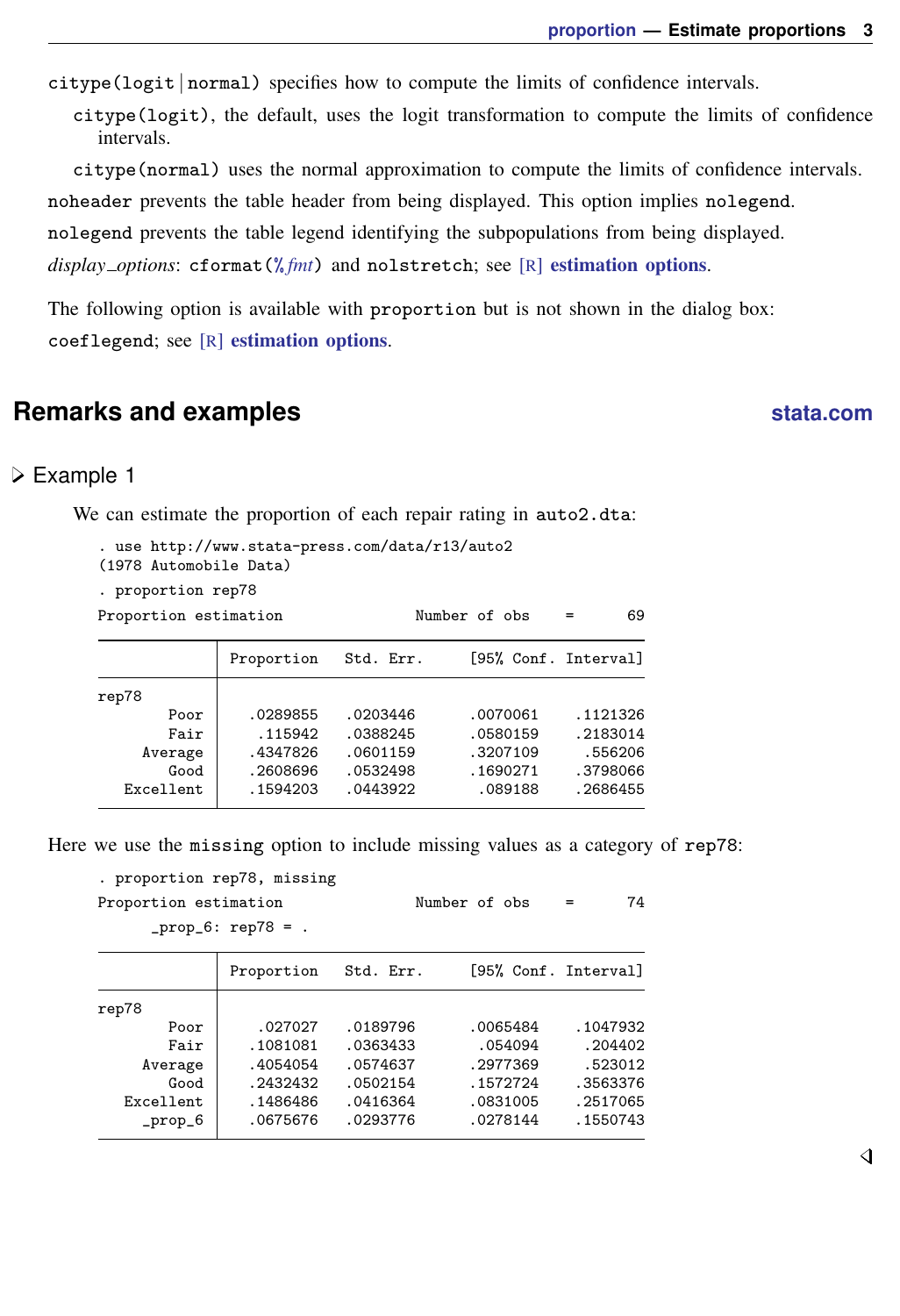#### Example 2

We can also estimate proportions over groups:

```
. proportion rep78, over(foreign)
Proportion estimation Number of obs = 69
        Poor: rep78 = Poor
        Fair: rep78 = Fair
     Average: rep78 = Average
        Good: rep78 = Good
   Excellent: rep78 = Excellent
    Domestic: foreign = Domestic
     Foreign: foreign = Foreign
```

| Over                             | Proportion           | Std. Err.                     | [95% Conf. Interval] |                      |
|----------------------------------|----------------------|-------------------------------|----------------------|----------------------|
| Poor<br>Domestic<br>Foreign      | .0416667             | .0291477<br>(no observations) | .0100299             | .1572433             |
| Fair<br>Domestic<br>Foreign      | .1666667             | .0543607<br>(no observations) | .0839032             | .3039797             |
| Average<br>Domestic<br>Foreign   | .5625<br>.1428571    | .0723605<br>.0782461          | .4169211<br>.0444941 | .6980553<br>.3736393 |
| Good<br>Domestic<br>Foreign      | . 1875<br>.4285714   | .0569329<br>.1106567          | .0986718<br>.2333786 | .3272601<br>.6488451 |
| Excellent<br>Domestic<br>Foreign | .0416667<br>.4285714 | .0291477<br>.1106567          | .0100299<br>.2333786 | .1572433<br>.6488451 |

 $\overline{4}$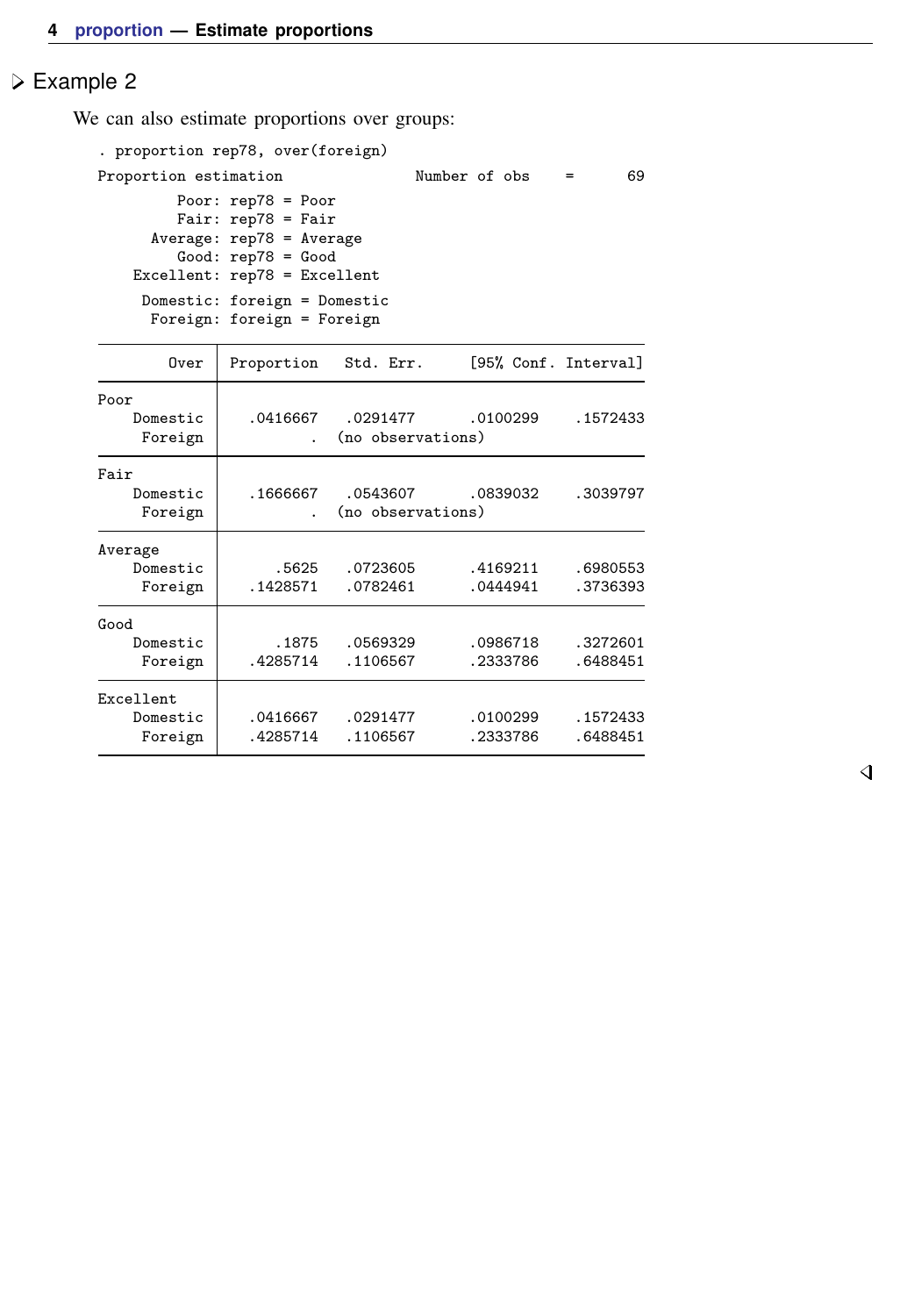# <span id="page-4-0"></span>**Stored results**

proportion stores the following in e():

| <b>Scalars</b>                |                                                              |  |
|-------------------------------|--------------------------------------------------------------|--|
| e(N)                          | number of observations                                       |  |
| $e(N_{over})$                 | number of subpopulations                                     |  |
| e(N_stdize)                   | number of standard strata                                    |  |
| $e(N_{\text{-}\text{clust}})$ | number of clusters                                           |  |
| $e(k$ $eq)$                   | number of equations in $e(b)$                                |  |
| $e(df_r)$                     | sample degrees of freedom                                    |  |
| $e$ (rank)                    | rank of $e(V)$                                               |  |
| <b>Macros</b>                 |                                                              |  |
| $e$ (cmd)                     | proportion                                                   |  |
| $e$ (cmdline)                 | command as typed                                             |  |
| e(varlist)                    | varlist                                                      |  |
| e(stdize)                     | <i>varname</i> from stdize()                                 |  |
| e(stdweight)                  | <i>varname</i> from stdweight()                              |  |
| e(wtype)                      | weight type                                                  |  |
| e(wexp)                       | weight expression                                            |  |
| e(title)                      | title in estimation output                                   |  |
| e(cluster)                    | name of cluster variable                                     |  |
| e(over)                       | <i>varlist</i> from $over()$                                 |  |
| e(over_labels)                | labels from over () variables                                |  |
| e(over_namelist)              | names from e(over_labels)                                    |  |
| e(namelist)                   | proportion identifiers                                       |  |
| e(1abel#)                     | labels from #th variable in <i>varlist</i>                   |  |
| $e$ (vce)                     | vcetype specified in vce()                                   |  |
| e(vcetype)                    | title used to label Std. Err.                                |  |
| e(properties)                 | b V                                                          |  |
| e(estat_cmd)                  | program used to implement estat                              |  |
| $e$ (marginsnotok)            | predictions disallowed by margins                            |  |
| <b>Matrices</b>               |                                                              |  |
| e(b)                          | vector of proportion estimates                               |  |
| e(V)                          | (co)variance estimates                                       |  |
| $e(\mathbb{N})$               | vector of numbers of nonmissing observations                 |  |
| e(_N_stdsum)                  | number of nonmissing observations within the standard strata |  |
| e(_p_stdize)                  | standardizing proportions                                    |  |
| e(error)                      | error code corresponding to $e(b)$                           |  |
| <b>Functions</b>              |                                                              |  |
| e(sample)                     | marks estimation sample                                      |  |

# <span id="page-4-1"></span>**Methods and formulas**

Proportions are means of indicator variables; see [R] [mean](http://www.stata.com/manuals13/rmean.pdf#rmean).

#### **Confidence intervals**

Confidence intervals for proportions are calculated using a logit transform so that the endpoints lie between 0 and 1. Let  $\hat{p}$  be an estimated proportion and  $\hat{s}$  be an estimate of its standard error. Let

$$
f(\widehat{p}) = \ln\left(\frac{\widehat{p}}{1-\widehat{p}}\right)
$$

be the logit transform of the proportion. In this metric, an estimate of the standard error is

$$
\widehat{\text{SE}}\{f(\widehat{p})\} = f'(\widehat{p})\widehat{s} = \frac{\widehat{s}}{\widehat{p}(1-\widehat{p})}
$$